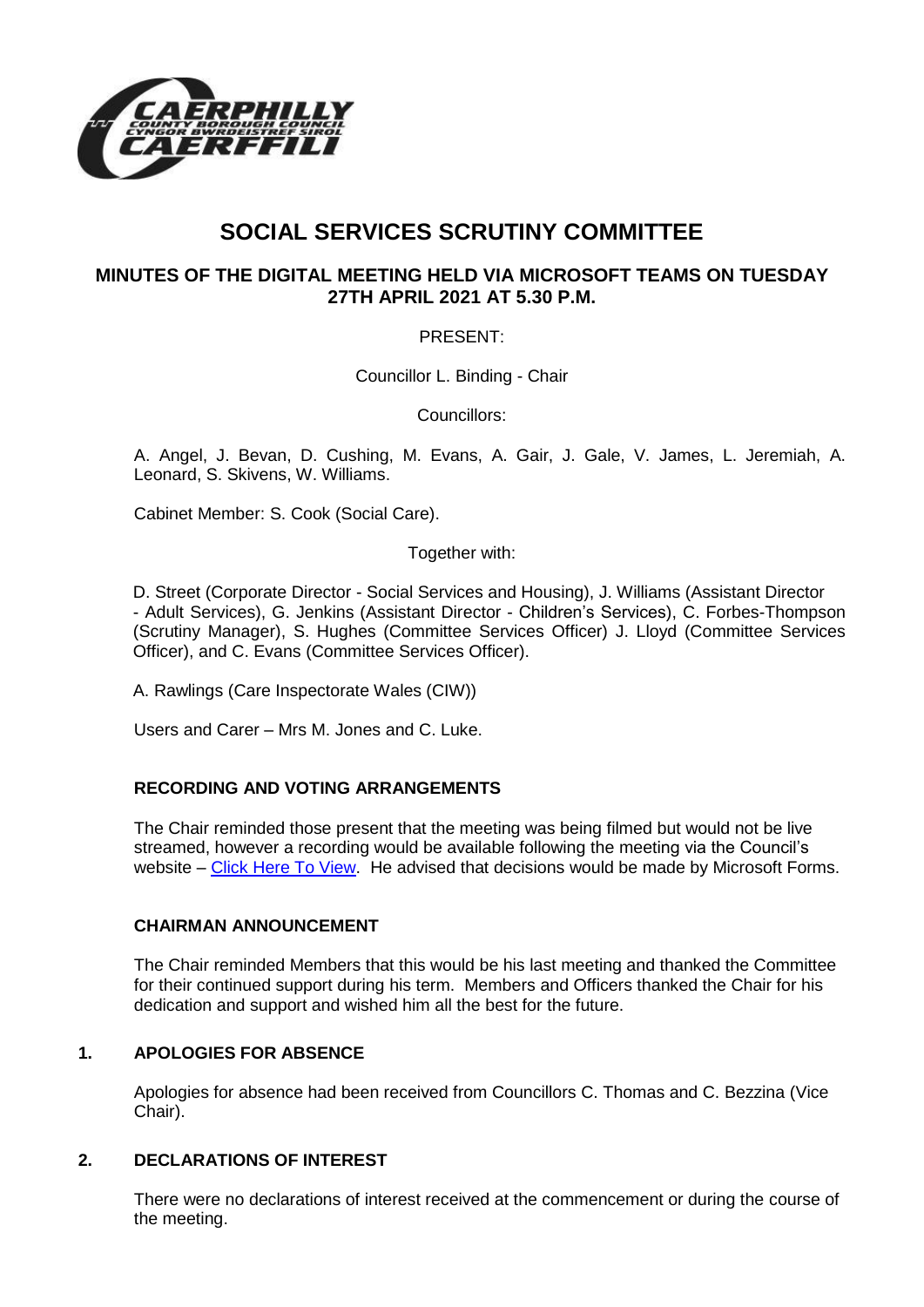#### **3. MINUTES – 16TH MARCH 2021**

RESOLVED that the minutes of the meeting of the Social Services Scrutiny Committee held on 16th March 2021 (minute nos. 1 - 8) be approved and signed as a correct record.

### **4. CONSIDERATION OF ANY MATTER REFERRED TO THE SCRUTINY COMMITTEE IN ACCORDANCE WITH THE CALL-IN PROCEDURE**

There had been no matters referred to the Scrutiny Committee in accordance with the call-in procedure.

# **5. SOCIAL SERVICES SCRUTINY COMMITTEE FORWARD WORK PROGRAMME**

The Scrutiny Officer introduced the report that informed the Committee of its Forward Work Programme planned for the period April 2021 to January 2022.

Following consideration and discussion the recommendation in the report be approved. By way of electronic voting this was unanimously agreed.

RESOLVED that the Forward Work Programme as appended to the meeting papers be published on the Council's website.

#### **6. CABINET REPORTS**

None of the Cabinet reports listed on the agenda had been called forward for discussion at the meeting.

#### **REPORTS OF OFFICERS**

Consideration was given to the following reports.

# **7. CARE INSPECTORATE WALES (CIW) ASSURANCE CHECK 2021: CAERPHILLY COUNTY BOROUGH COUNCIL SOCIAL SERVICES – FEEDBACK**

The report informed the Social Services Scrutiny Committee of the outcome of the recently completed CIW Assurance Check. It was noted that the purpose of the assurance check was to review how Caerphilly's Social Services Directorate continues to help and support adults and children with a focus on safety and well-being.

The report included a letter from CIW (Appendix 1) which summarised the findings of their assurance check which took place between 15th and 19th March 2021. In March 2020, Care Inspectorate Wales (CIW) suspended its inspection programme in response to the COVID-19 pandemic to enable local authorities and providers to focus fully on responding to the challenging circumstances. It was noted that a revised programme with local authorities recommenced in September 2020 to provide assurance about how people had been safeguarded and well-being promoted during the pandemic.

The Scrutiny Committee thanked the Officer for the report and welcomed A. Rawlings from CIW who provided an overview of Quality Assurance review, outlining key areas such as the Local Authority's discharge of statutory functions promotion of well-being of staff and the processes for which children are taken into care or returned to their families. It was noted that discussions were undertaken with a selection of staff and partner agencies, as well as the